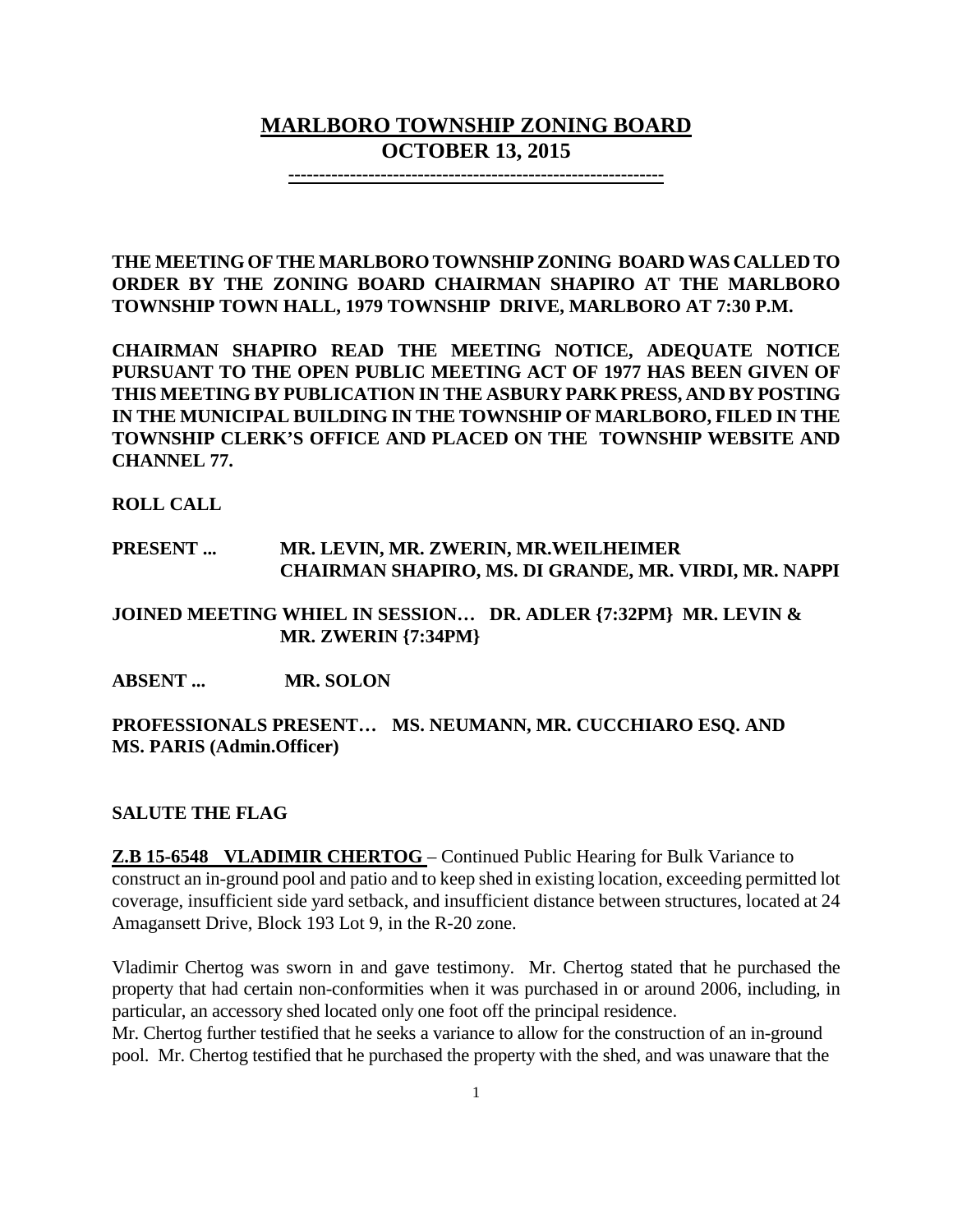shed was non-conforming or not previously approved. The Board expressed concern that the shed did not comply with the ordinance or building code, and posed a potential threat to the dwelling structure. Mr. Chertog stipulated to a condition whereby that shed would either be removed or relocated elsewhere on the property to a more conforming location to be subject to review and approval by the Board Engineer.

**PUBLIC-** No one spoke on behalf of this application

### *In workshop*

| Offered: | Chairman Shapiro |  |
|----------|------------------|--|
|----------|------------------|--|

Second: Mr. Nappi

Mr. Levin would like to see the shed moved. Mr. Verdi would also like to see the shed moved. Mr. Zwerin has no issues with the application. Mr. Nappi has no issues with the application, but would like the shed moved. Ms. DiGrande she's in favor of the applicant as long as the shed is relocated. Dr. Adler would like to see the shed moved. Chairman Shapiro said he in favor of the application as well provided that the shed is moved.

### *Out of Workshop*

Offered: Chairman Shapiro

Second: Ms. DiGrande

### *A motion in the affirmative*

| Offered: | Chairman Shapiro | Ayes:                          | ٠             | 6 Mr. Levin, Mr. Zwerin,<br>Chairman Shapiro, Ms. DiGrande<br>Dr. Adler, Mr. Verdi, Mr. Nappi |
|----------|------------------|--------------------------------|---------------|-----------------------------------------------------------------------------------------------|
| Second:  | Mr. Levin        | Absent:<br>Nays:<br>Abstained: | 1<br>$\theta$ | Mr. Solon                                                                                     |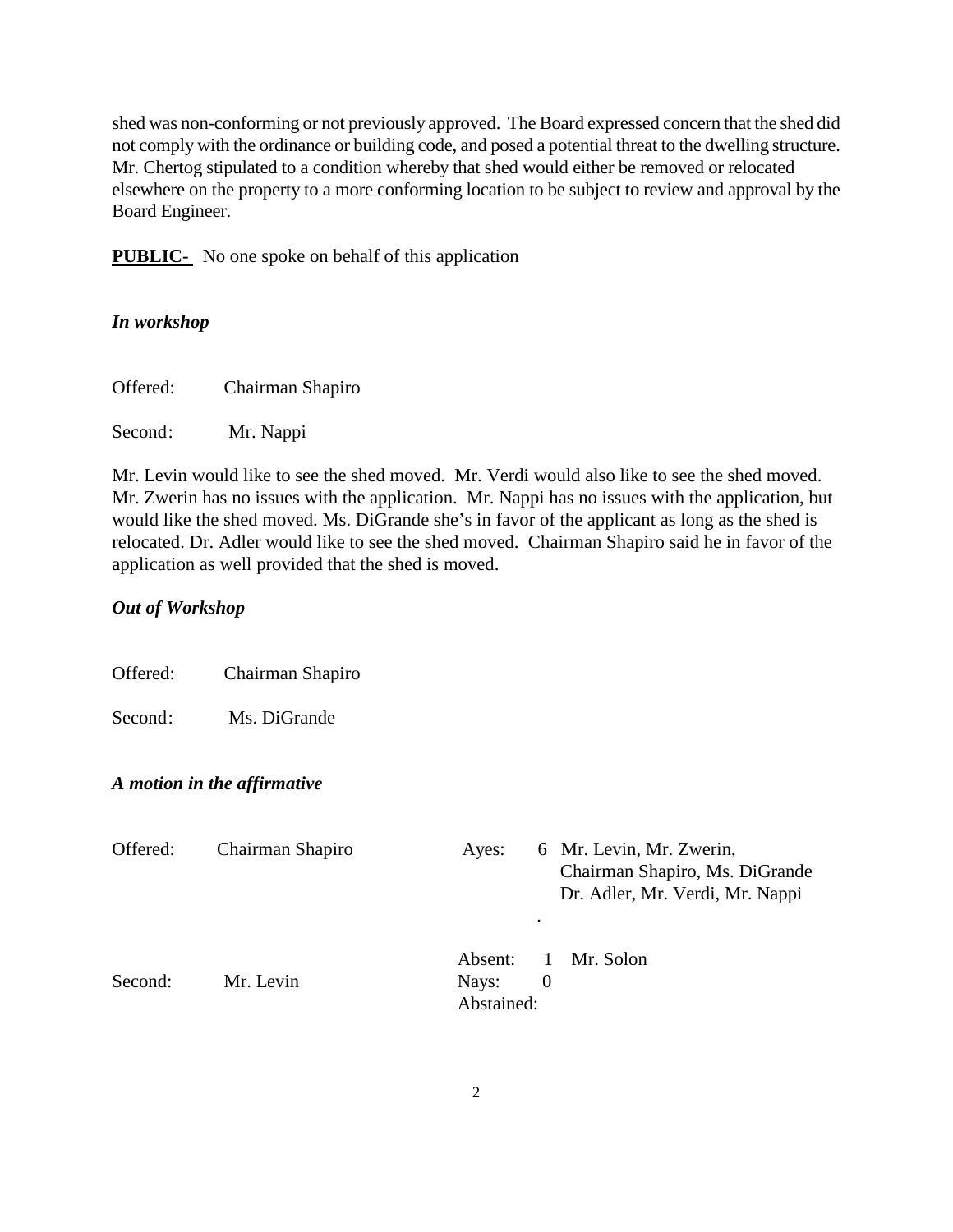**Z.B. 15-6552 PETER & ELISE BROPHY**- Public Hearing for Bulk to keep existing driveway, insufficient side yard setback located at 12 Leonard Drive, Block 305 Lot 25, in the R-20 zone.

Elise Brophy was sworn in and gave testimony. Mrs. Brophy stated The original existing driveway constructed by the developer extended to the property line, resulting in an encroachment upon her neighbor's lot. Upon learning of this encroachment, the Applicant removed the encroaching portion of the asphalt driveway, and has placed sod to restore the neighbor's lawn. Mrs. Brophy testified that compliance with the ordinance was not possible because the reduced driveway radius would be too tight to allow for safe vehicular movements and it would eliminate usage of the side entrance door. A variance is now required to allow the driveway to remain at this location only two feet set back from the adjacent lot, which is less than the five feet required.

### *In workshop*

Offered: Chairman Shapiro

Second: Ms. DiGrande

Mr. Levin is in favor of the application. Mr. Verdi has no issue with this application. Mr. Zwerin has no issues with the application. Mr. Weilheimer has no issue with this application. Mr. Nappi has no issues with the application, but would like the shed moved. Ms. DiGrande she's in favor of the applicant. Dr. Adler is in favor of this application. Chairman Shapiro said he in favor of the application as well.

### *Out of Workshop*

Offered: Chairman Shapiro

Second: Ms. DiGrande

### *A motion in the affirmative*

Offered: Chairman Shapiro Ayes: 8 Mr. Levin, Mr. Zwerin,

 Mr. Weilheimer Chairman Shapiro, Ms. DiGrande Dr. Adler, Mr. Verdi, Mr. Nappi .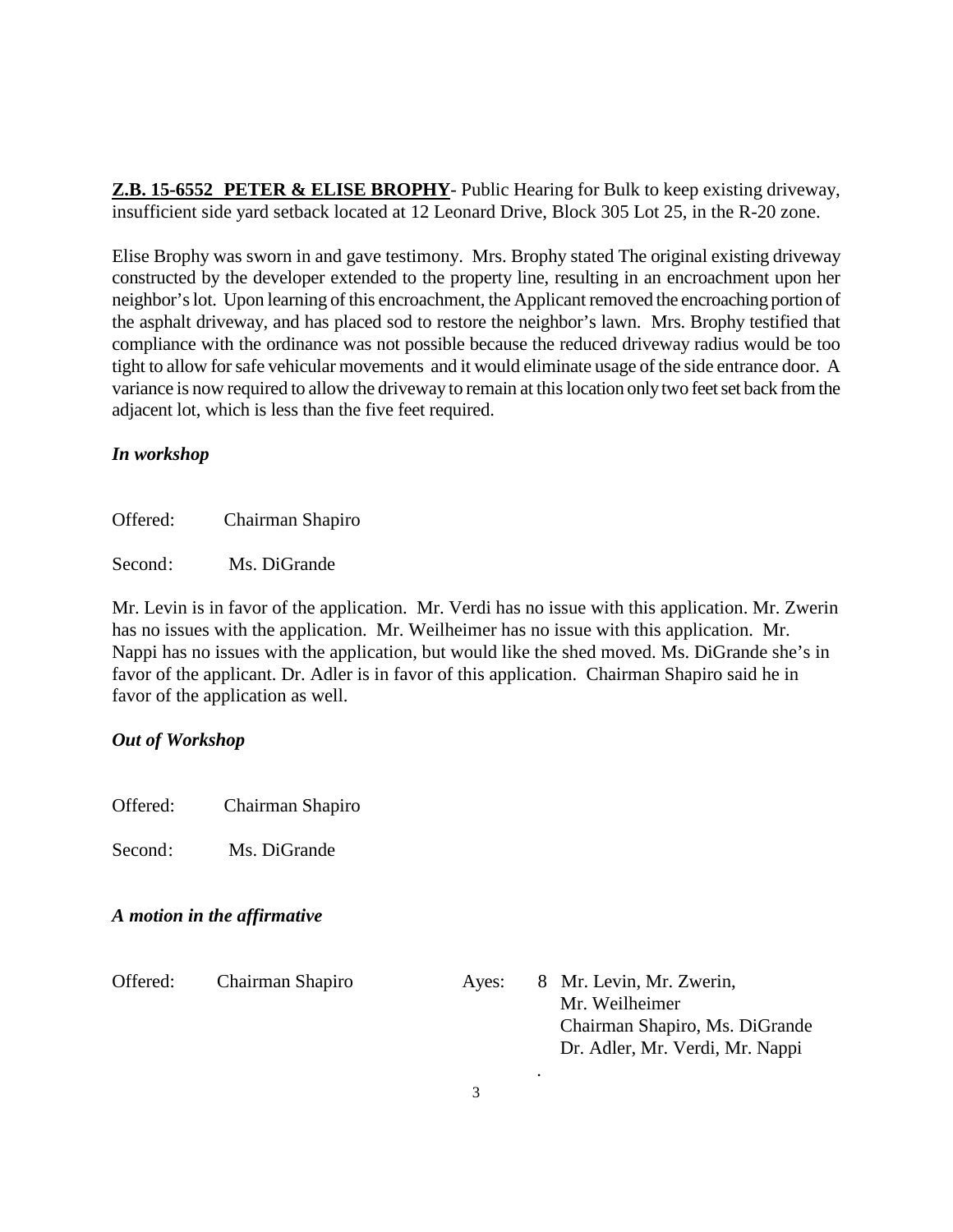|         |           |            | Absent: 1 Mr. Solon |
|---------|-----------|------------|---------------------|
| Second: | Mr. Levin | Nays: 0    |                     |
|         |           | Abstained: |                     |

**Z.B. 15-6553 JOSEPH & TAMARA BURDGE** – Public Hearing for Bulk Variance to construct a one story,  $21'7''$  x 29'9" garage addition and a 2<sup>nd</sup> story addition to a home with insufficient lot area, side yard setback for principal structure, insufficient lot width and insufficient side yard setback for an accessory structure located at 217 Spring Valley Road, Block 172 Lot 5 in the LC zone

Joseph Burdge was sworn in and gave testimony. Tamara Burdge was sworn in and gave testimony.

Mr. Burdge stated that the house was originally built in 1965 and includes a one car garage. The family has outgrown both the size of the house and the garage, so it is their desire to add a two car garage, as well as a second story addition to provide living space. The lot is fairly irregular shape and results in a hardship with respect to compliance with lot width and side yard setbacks. Also, since the dwelling is built atop a slab, it lacks basement storage and utility space. Mr. Burdge stipulated and agreed that certain of these features could be removed or modified in order to lessen the potential impacts resulting from the requested variance, as follows; remove what is denoted as the existing "concrete pad" on the property survey; remove what is denoted as the existing "firewood shed" on the property survey; removed what is denoted as the existing "RR (railroad) ties" on the property survey; and remove the "frame enclosure" feature of the existing frame garage (garage itself to be maintained), but which enclosure structure is depicted has having a 0.2 foot off-set from the property line with adjacent lot 6. In addition to the stipulations set forth in the preceding paragraph, Mr. Burdge also stipulated and agreed to dedicate an easement to allow for the future widening of Spring Valley Road.

### *In workshop*

Offered: Chairman Shapiro

Second: Ms. DiGrande

Mr. Levin is in favor of the application. Mr. Verdi has no issue with this application. Mr. Zwerin has no issues with the application. Mr. Weilheimer has no issue with this application. Mr. Nappi has no issues with the application, but would like the shed moved. Ms. DiGrande she's in favor of the applicant. Dr. Adler is in favor of this application. Chairman Shapiro said he in favor of the application as well.

### *Out of Workshop*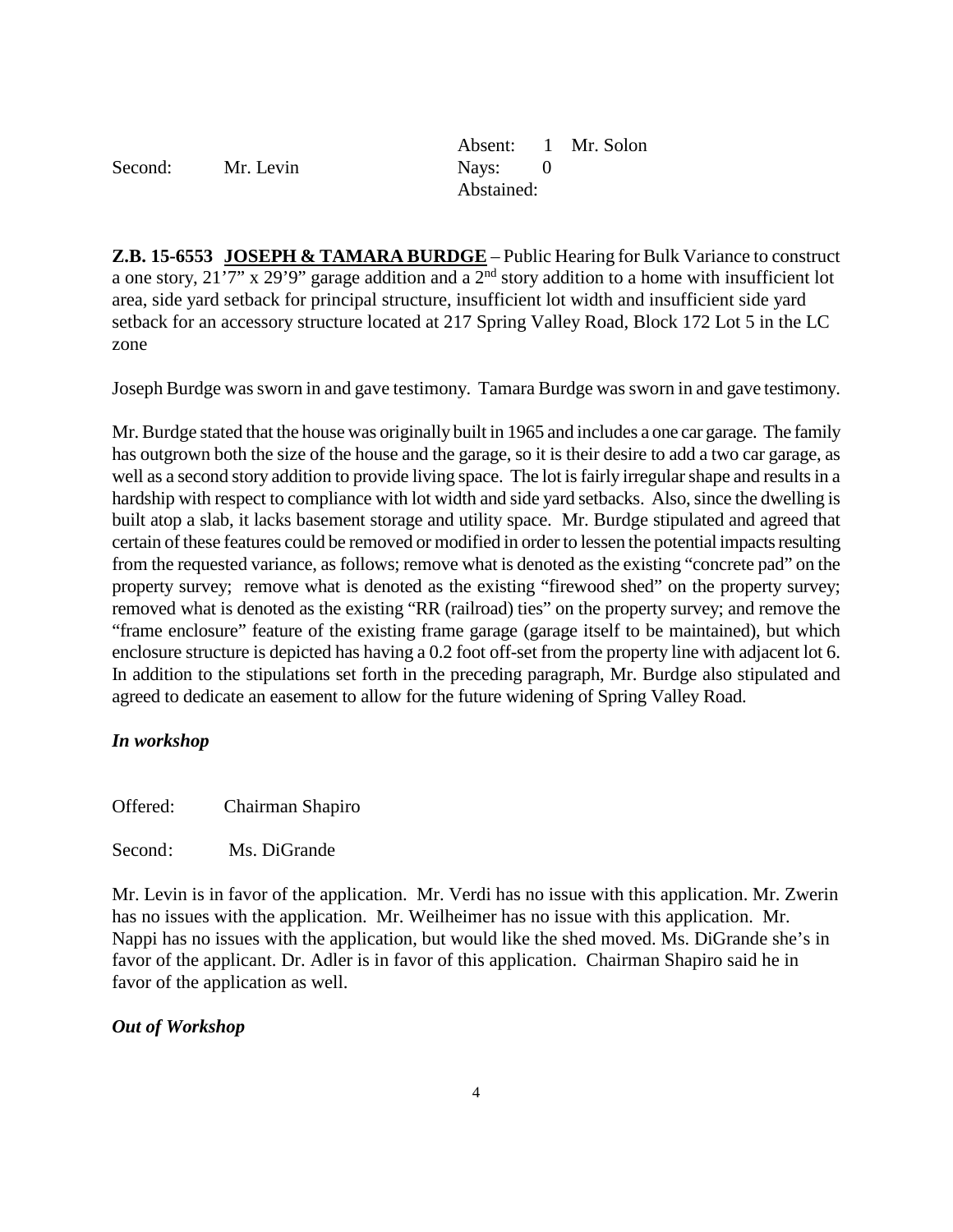Offered: Chairman Shapiro

Second: Ms. DiGrande

# *A motion in the affirmative*

| Offered: | Chairman Shapiro | Ayes:            | $\bullet$           | 8 Mr. Levin, Mr. Zwerin,<br>Mr. Weilheimer<br>Chairman Shapiro, Ms. DiGrande<br>Dr. Adler, Mr. Verdi, Mr. Nappi |
|----------|------------------|------------------|---------------------|-----------------------------------------------------------------------------------------------------------------|
| Second:  | Ms. DiGrande     | Absent:<br>Nays: | 1<br>$\overline{0}$ | Mr. Solon                                                                                                       |
|          |                  | Abstained:       |                     |                                                                                                                 |

# **M E M O R A L I Z A T I O N S**

**Z.B. 15-6544 TUNIT** – Memorialization of Resolution granting Bulk Variance for existing nonconformities, lot coverage, and side and rear setbacks for accessory structures, located at 30 Boundary Road, Block 214 Lot 31, in the LC zone

| Offered: | Chairman Shapiro | Ayes:            | 5 Mr. Levin, Mr. Zwerin,<br>Chairman Shapiro,<br>Ms. DiGrande, Dr. Adler     |
|----------|------------------|------------------|------------------------------------------------------------------------------|
| Second:  | Ms. DiGrande     | Absent:<br>Nays: | 3 Mr. Solon, Mr. Verdi, Mr. Nappi<br>$\theta$<br>Abstained: 1 Mr. Weilheimer |